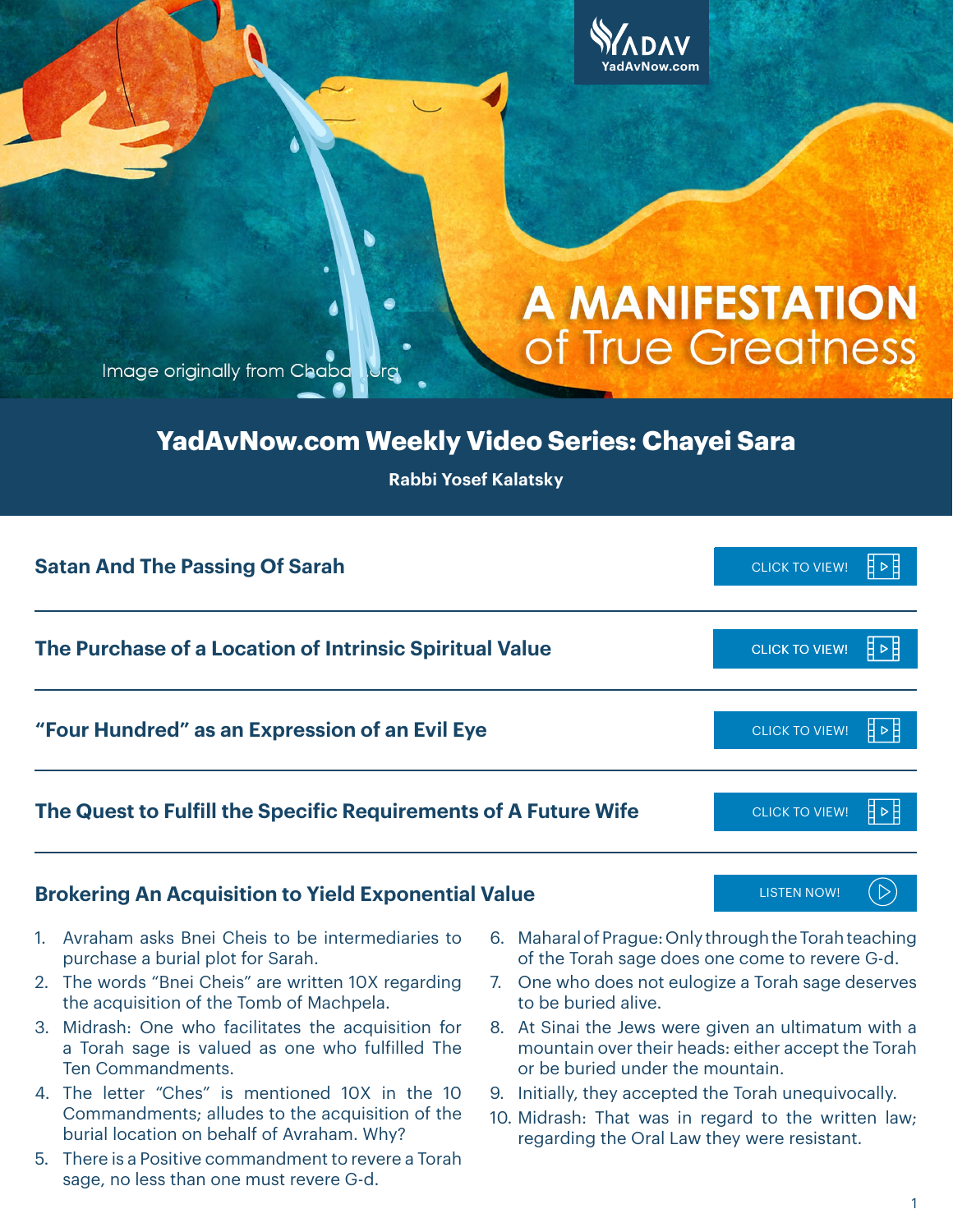

## **Yad Avraham Institute**

**(**® 810 Seventh Avenue, New York, NY 10019 (? ravkalatsky@gmail.com (2(212) 259-0300 **YadAvNow.com** 

## Weekly Torah Commentary Series: Chayei Sara

Image originally from Chaba

#### **Reflection**

*Torah*: After the *Akeidah* (the binding of *Yitzchak*), *Sarah* (Our Matriarch) passed away. "…And *Avraham* came to eulogize *Sarah* and to bewail her (*v'livkosa*)."

*Rashi* citing *Chazal*: *Avraham* came from Mt. Moriah after the *Akeidah* to find that his wife had passed away.

*Rabbeinu Bachya*: "And *Avraham* came" does not refer to location but rather to Avraham internalizing the reality of his tragedy. In order for a person to achieve a certain state of mind one must reflect upon what has transpired. *Avraham* had to first "come" to that point within before he was able to eulogize and cry for *Sarah*.

The Hebrew letter "*kof*" in the word *v'livkosa* (crying) is written smaller than the other letters. The Commentators offer many interpretations as to why this is so.

*Kesav Sofer*: The *Akeidah* was the most difficult of *Avraham's* ten tests and the climax of his spiritual

success. In addition, he realized the infinite benefit the *Akeidah* would have for *Klal Yisroel* until the end of time. On *Rosh Hashanah* (The Day of Judgment, it is in the merit of the *Akeidah* that *Satan* is silenced when he prosecutes the Jewish people. Because of his accomplishment, Avraham experienced a unique joy and ecstasy. Therefore, it is humanly impossible for a person who is at the height of his joy to fall into the depths of sadness because of sudden tragedy. Because of the *Akeidah*, *Avraham* did not have the capacity to internalize the pain and the loss of his wife to the point of being able to grieve for her, as he would have under other circumstances. This is the reason the "*kof*" in the word *v'livkosa* is written smaller – to indicate that Avraham was emotionally held back.

**A MANIFESTATION** 

of True Greatness

We see that even though a person can understand an event, the ability to appreciate and internalize it depends on his emotional capacity and limitations. We are unable to instantaneously process and adapt to one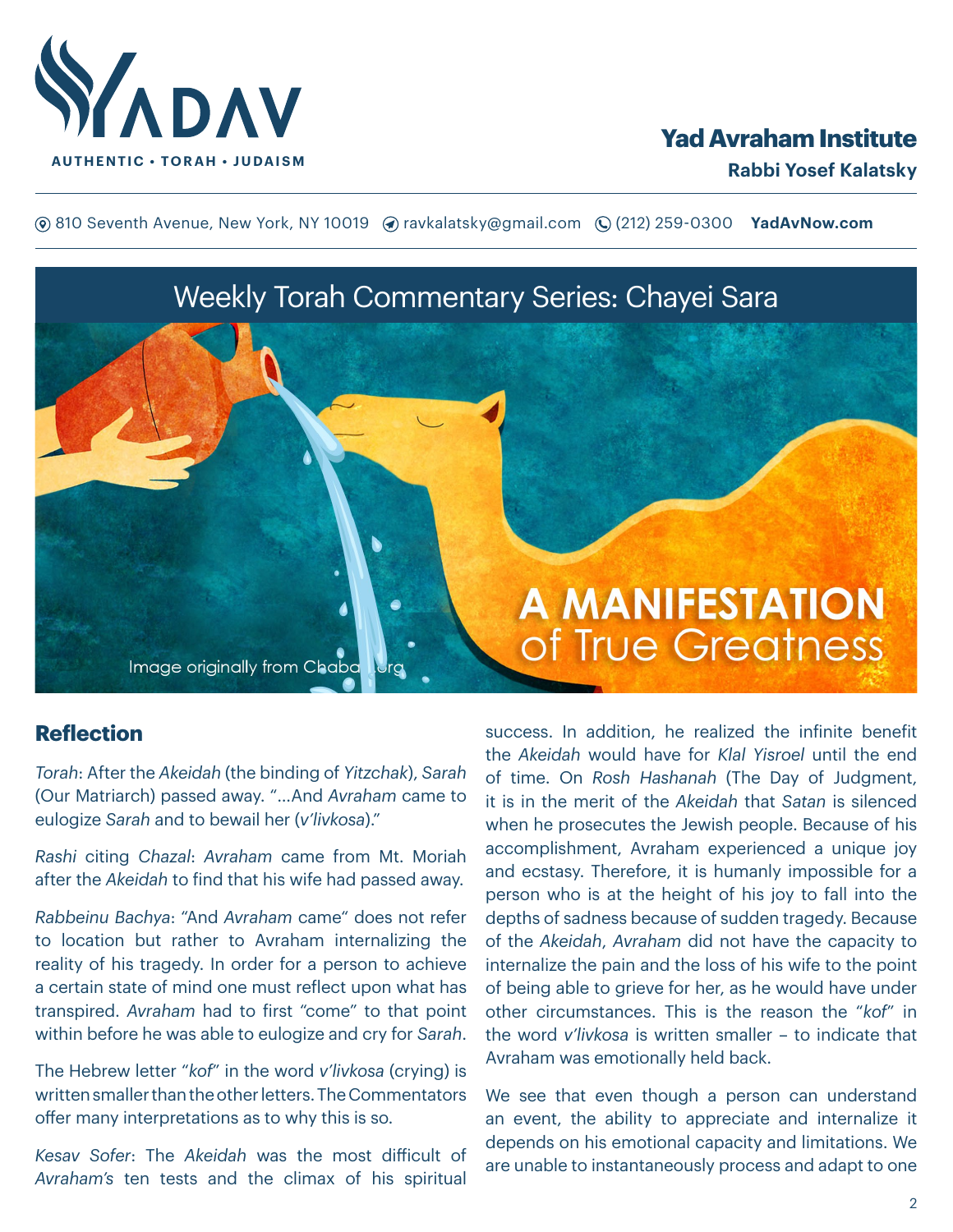event after another. For example, *halacha* dictates that when entering a synagogue, one must wait the minimal period of time it takes to walk four cubits before praying. The reason for this is that when going from one situation to another it takes at least that much time to detach oneself from the first before going on to the next.

*Halacha* states that *tefillah* (prayer) and study of *Torah* should not be in a context of levity and lack of seriousness. One must take some time to understand and contemplate what he is about to do and achieve the proper mindset for that beginning. A person could have experienced a once in a lifetime event, but was not able to appreciate it completely because he was not prepared for that experience.

Therefore, *Avraham* could not fully internalize the pain and grief of *Sarah's* passing because he was coming from the ultimate level of joy. The reason we are not affected by many positive events in our lives is that we do not reflect upon them. Thus, their relevance is only on an intellectual rather than on an experiential level. If we would take time to reflect and meditate on many areas in our lives we would definitely be different people.

Every day at the end of each of the daily services (*Shachris*, *Mincha*, *Maariv*), we conclude with the *Aleinu* prayer. We say," You are to know this day and take to your heart that *Hashem* is the only G-d." Meaning that it is not enough to understand that *Hashem* is the only G-d, but rather, one must reflect on that fact and ponder it in order to fully appreciate and internalize that reality.

### **What is Emulating G-d?**

*Torah*: *Avraham* purchased a burial location (the *Machpelah*) for his wife *Sarah* from *Ephron*.

*Midrash*: After the purchase *Hashem* said, "My profession is doing *Chesed* and you have taken hold of my profession. Come and cloak yourself with My Cloak." Meaning, now that *Avraham* had done *Chesed* for his wife *Sarah*, he became worthy of wearing the Cloak of *Hashem*. Since *Avraham* was 137 years old when *Sarah* died and *Avraham* had been involved in *Chesed* at the most advanced level his entire life, the question is why only now (with the burial of his wife) is he considered worthy to wear the Cloak of *Hashem*. How do we understand this?

Every one of the Patriarchs emulated a different facet of *Hashem's* characteristics. *Avraham* is known as the pillar

of *Chesed* because he accommodated other people's needs selflessly – whether they were worthy or not. *Yitzchak* (our Patriarch), emulated the quality of Justice (which is self-perfection on the most advance level). *Yaakov's* outstanding characteristic is Mercy, which is a synthesis of *Chesed* and Justice. We ask - when *Avraham* assumed the posture of *Chesed* to emulate *Hashem*, were these acts done for their own sake or were they only a means to an end. G-d's Kindness is for its own sake – "The world was created as an expression of *Hashem's Chesed*."

G-d's Kindness is not a means, but rather an end unto itself. However, when *Avraham* chose to assume this Attribute, it was used as a vehicle to espouse G-d's existence to the world. Although *Avraham's* hospitality was unequaled because through it he transformed pagans into monotheists, it was only a means to an end. Therefore, *Avraham's* attribute of *Chesed* was not identical to Hashem's – which is for its own sake. Because it was only a semblance of G-d's, in this instance he was not worthy of wearing the Cloak of *Hashem*. However, when *Avraham* buried *Sarah*, this act was for its own sake. *Avraham* had no other reason to do it other than for the recipient, which was *Sarah*. Consequently, it is only at this moment that he became worthy to wear the Cloak of *Chesed*.

*Shlomo HaMelech* in *Mishlei* (Proverbs): "One who despises gifts will live." Why is this the case? The ultimate Perfection and Goodness is *Hashem* Himself – who is only a benefactor and never a beneficiary. Therefore, if one wants to cleave to the source of life, which is *Hashem*, one must emulate *Hashem* in this context – to be a benefactor and not a recipient of another's gift or service.

Because he was very poor, the *Chofetz Chaim* was not able to purchase paper to record some of his works of Torah. One day when he was with the *Sfas Emes*, (the leader of the *Chassidic* dynasty of *Ger*), the *Rebbe* noticed this lack and offered him as much writing paper as he needed. The *Chofetz Chaim's* response was that he does not accept gifts.

The *Chofetz Chaim* explained that one may think that the value of a few sheets of paper is no more than that of a penny and not worth much. Nevertheless, if one steals as much as a penny, the consequences are grave. The *Rebbe* insisted that the *Chofetz Chaim* take the paper. Begrudgingly, the *Chofetz Chaim* agreed.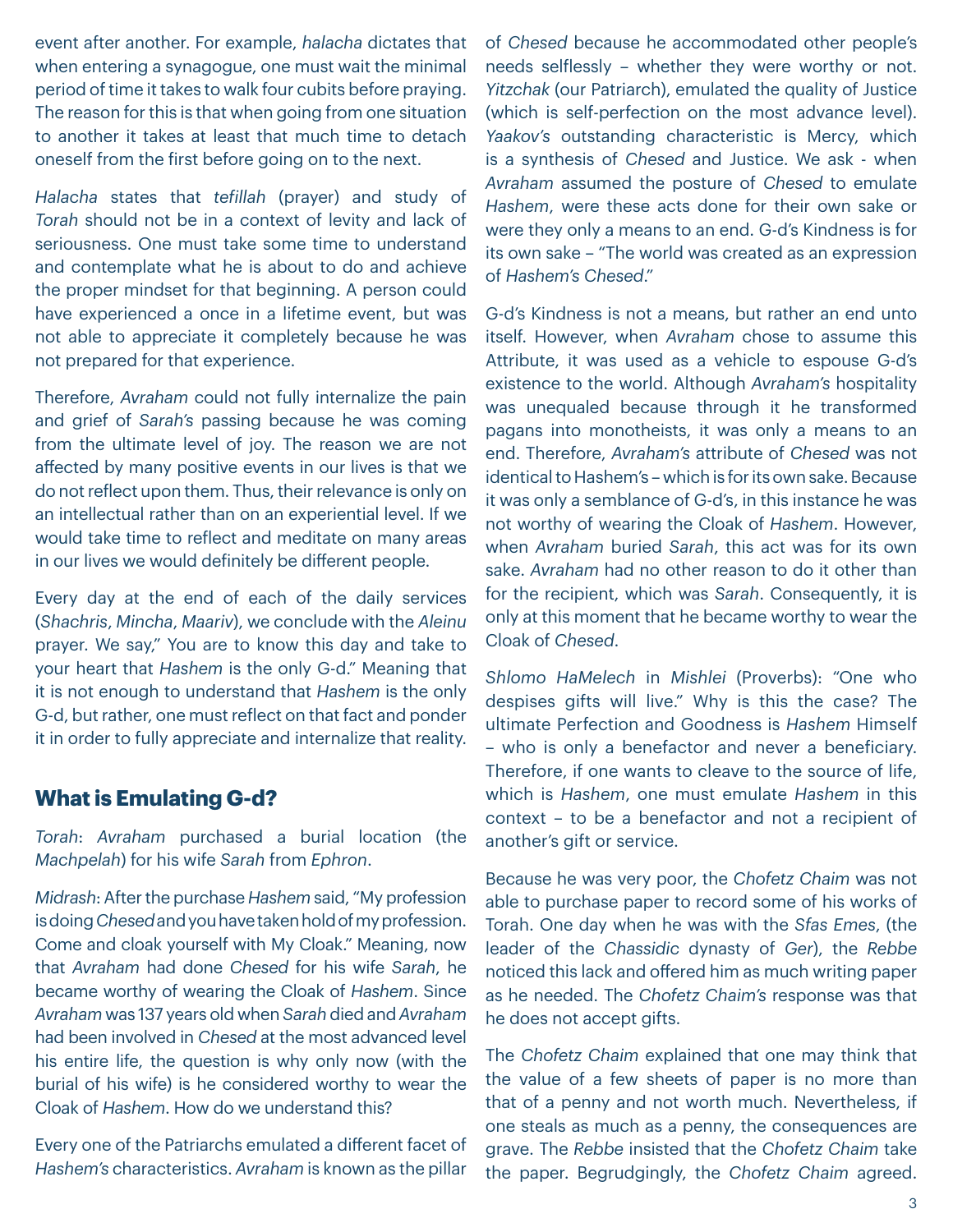However, the next day when the Rebbe was putting on his boots he realized that there were coins in the bottom – equivalent to the value of the writing paper. The *Chofetz Chaim* was already gone.

If one wants to have a relationship with G-d, he must emulate Him in every way possible. Hashem is THE benefactor. Therefore, one should be on the giving rather than on the receiving end. If one does *Chesed* with ulterior motives (although they may be pure), it is nonetheless not the *Chesed* that is expressed by *Hashem*.

#### **Understanding Innate Character Traits**

*Torah*: "And *Avraham* said to his servant (*Eliezer*), the elder of his household who controlled all that was his: "Place now your hand under my thigh. And I will have you swear by *Hashem*, G-d of heaven and G-d of earth, that you not take a wife for my son from the Canaanites, among who I dwell." *Avraham* gave specific instructions to his dedicated servant *Eliezer* to find a wife for *Yitzchak*. *Avraham* made *Eliezer* swear not to deviate from the qualifications that he set forth. If *Eliezer* had violated the oath, he would forfeit his share both in the physical and spiritual world.

*Avraham* trusted his faithful servant *Eliezer* to administer all of his affairs – both financial and spiritual. *Eliezer* disseminated *Torah* as his master had. The *Torah* refers to *Eliezer* as 'the elder (*zikan*) of his household.'

*Midrash*: The word "*zikan*" indicates that the facial features of *Eliezer* resembled his master *Avraham*. Similarly, *Yosef* was referred to as "*Ben Zikunim*" because he looked identical to his father *Yaakov*.

*Talmud* in Tractate *Yomah*: *Avraham* taught *Eliezer* all of the *Torah* that he knew. Although *Eliezer's* pedigree was Canaanite, he nevertheless became spiritual through the teachings of *Avraham* to such a degree that he radiated the holiness of his master.

*Midrash*: When *Eliezer* approached the house of *Besuel* to negotiate the hand of *Rivka* – on behalf of *Yitzchak* – they mistakenly believed that *Eliezer* was the master, *Avraham*.

*Yalkut*: The word "*Mosheil* - dominate" that is stated regarding *Eliezer* means that he controlled his Evil inclination to the same degree as his master. If this is the case, why was *Avraham* so mistrusting of *Eliezer* that he had to subject him to such a serious oath?

*Midrash*: "The scales of *Canaan* are deceit," indicates that the Canaanites are innately deceptive people. Therefore, *Avraham* was concerned that because of the inherent characteristics which *Eliezer* possessed, that his wishes may not be carried out as instructed. Although *Eliezer* was the disciple of his master in every sense of the word (in the physical and spiritual realm), *Avraham* nevertheless had a concern and therefore bound him with an oath.

We see that a person can be conditioned to the point that he may be the equivalent of a living angel; however, that behavioral pattern is only "second nature". The essence and the character of the person do not change. Meaning, despite all the spiritual conditioning that Eliezer had undergone with *Avraham*, he still possessed latent and dormant inclinations and characteristics - which were those of *Canaan*. As *Avraham* told *Eliezer*, "You come from a cursed stock and I come from a blessed stock." The *Torah* tells us that *Noach* cursed *Cham's* son *Canaan* who was the forefather of the Canaanites.

Despite how one behaves or how far one may advance spiritually, the reality remains that there is an underlying essence, which most often is never changed. One must strive to conduct himself in accordance with *Torah* principles despite one's inclinations. The latent characteristics of a person can be activated depending on the particular situation. Since *Avraham* understood that the future of the Jewish people was going to be determined through the wife of *Yitzchak* (who would be the Matriarch), he had to guarantee his instructions would be followed exactly by compelling *Eliezer* to take an oath despite his greatness.

### **The Special Role of the Matriarch**

*Torah*: When *Eliezer* discovered that *Rivka* was in fact the woman meant to be the wife of *Yitzchak*, he gave her a golden nose ring and placed two golden bracelets on her arms. "…The man took a golden nose ring, its weight was a *beka*, and two bracelets on her arms, ten gold shekels was their weight."

*Rashi* citing *Chazal*: The reason the *Torah* states the weight of the nose ring – (*beka*), is to allude to the *Machtzis HaShekel* that was given during the time of the *Bais HaMikdash* for the purchase of communal offerings. The reason we are told that the weight of the bracelets is "ten gold shekels" is to allude to the two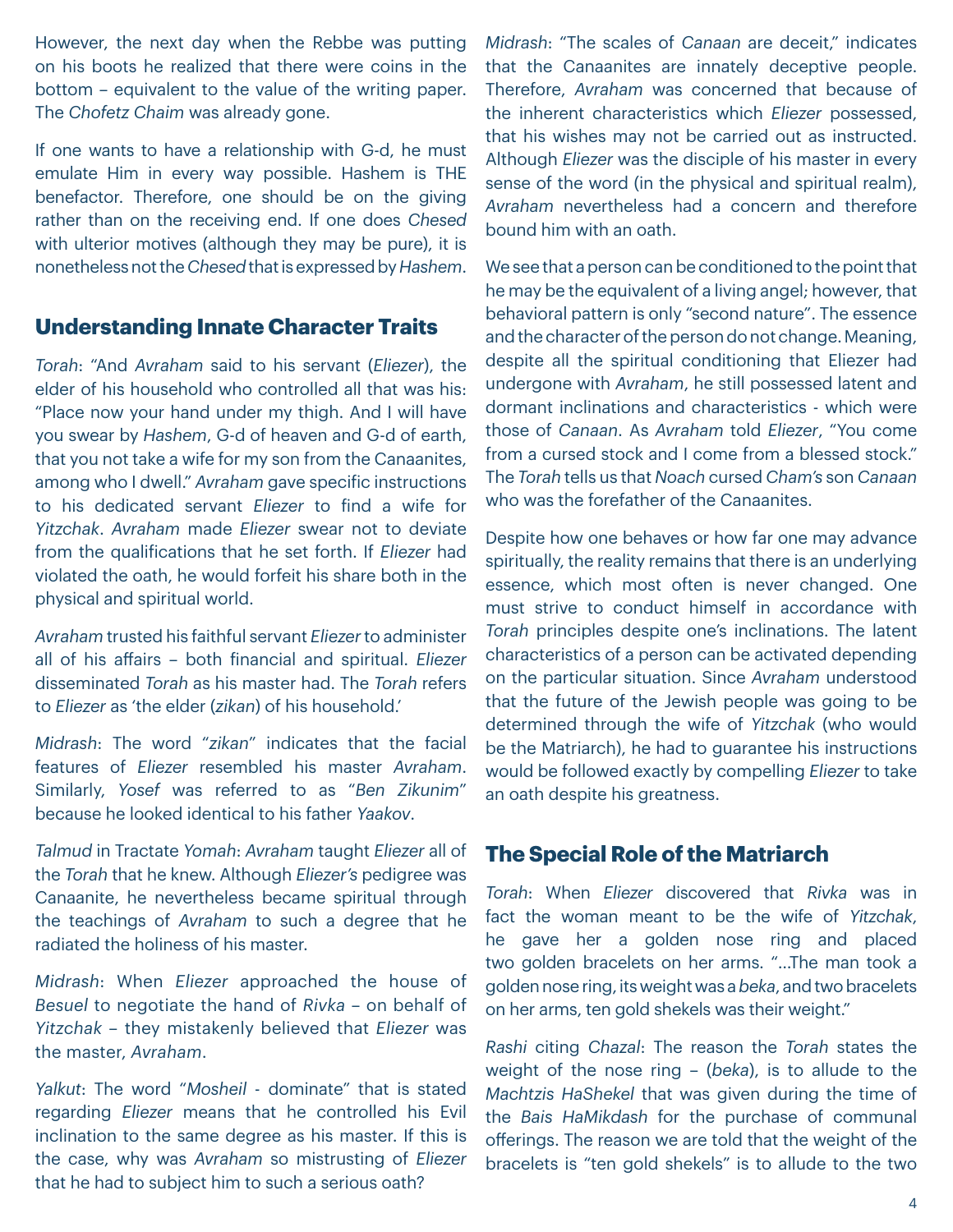tablets containing the Ten Commandments, which would be given to *Moshe* at Sinai. What relevance do the bracelets and nose ring given to *Rivka* have to the future of the Jewish people?

*Maharal* of *Prague* citing the *Midrash*: The word "*B'Hebarom* – when He (*Hashem*) created them (existence)," used at the time of creation (the Portion of *Bereishis*), refers to *Avraham* because it contains the same letters as his name. The *Maharal* concludes from this that *Avraham* is not a continuation of the previous existence but rather the beginning of a new one. This dimension of person has no precedence in history. Just as *Adam* was the father of mankind, *Avraham* as a spiritual being, is the father of the Jewish people.

*Torah*: *Rivka* our Matriarch was barren.

*Ohr HaChaim HaKadosh*: Why had *Hashem* caused *Rivka* to be barren?

*Torah*: Before *Eliezer* left the house of *Besuel* with *Rivka*, her brother *Lavan* gave her a blessing –"Our sister, may you come to be thousands of myriads, and may your offspring inherit the gate of its foes."

*Ohr HaChaim HaKadosh*: If *Lavan's* blessing had been effective it would have meant that his essence, which was Evil, would have had a degree of input into the creation of the Jewish people. If *Lavan's* blessing had any relevance to the evolution of the Jewish people, it would have seriously limited their potential. *Rivka* was chosen to be the Matriarch because she possessed the qualities that were needed to produce a *Yaakov* – who fathered the entire *Klal Yisroel*. Thus, *Hashem* caused *Rivka* to be barren so that she could only conceive through a miracle.

According to the *Ohr HaChaim's* explanation, the Jewish people came into existence not because of anything that preceded them, but rather, they were the beginning of their own existence. Just as *Avraham* was considered a new creation without any relevance to his antecedents, so too was *Rivka's* conception of *Yaakov* (the father of the Jewish people) unrelated to her antecedents. The essence of the Jewish people is spiritual and not physical. Therefore, the bracelets and the nose ring that were given to *Rivka* by *Eliezer* were a representation of the future events (Ten Commandments and *Machtzis HaShekel*) which would affect the Jewish people. This is because, like *Avraham*, *Rivka* was an embodiment of holiness – which also had no precedence.

*Megillas Esther*: In order to seal the fate of the Jewish people, *Haman* had given 10,000 talents of silver to *Achashverosh* (King of Persia) to annihilate every Jewish man, woman, and child.

*Gemara* in Tractate *Megillah*: Before *Hashem* brings punishment upon the Jewish people, He always provides the antidote in advance. The Commandment of giving the *Machtzis HaShekel*, which had preceded the decree of annihilation by 1,500 years, was the antidote that negated the talents of silver that were given by *Haman*. *Avraham*, understanding the significance of the Matriarch of the Jewish people, instructed *Eliezer* to give her a nose ring that weighed a "*beka*" in order to actualize the potential of the *Machtzis HaShekel.*  Without the *Machtzis HaShekel*, the Jewish people would not have been able to annul the decree of Haman.

*Rabbeinu Bachya*: The reason *Haman* chose to give the ten thousand talents of silver was that he understood the significance of the nose ring that was given to *Rivka* by *Eliezer*. *Haman* wished to uproot and nullify the effect of the nose ring through the talents of silver. However, since the *Machtzis HaShekel* had been given at the time of the *Bais HaMikdash*, many years before *Haman's* evil plan, he was not able to negate the special effects of the *Machtzis Ha Shekel* – which was actualized through the nose ring.

Now that we understand the far-reaching effects and significance of *Rivka's* role as "Matriarch," we can understand why *Eliezer's* daughter did not qualify to be the wife of *Yitzchak*. Although *Eliezer's* daughter was devout and righteous, the Matriarch had to be completely detached and unrelated to her origins in order to ensure the purity of the Jewish people. As *Avraham* said to *Eliezer*, "You come from a cursed stock and I come from a blessed stock." In order to establish *Klal Yisroel* as the *Am Hashem* (People of G-d), the Matriarchs and Patriarchs needed to be on firm spiritual footing. It is only because of the strength of the Patriarchs and Matriarchs that we are able to survive to the end of time.

### **The Meaning of Thankfulness**

*Torah* after *Eliezer* succeeded in his mission of securing the proper wife (*Rivka*) for *Yitzchak*: "So the man (*Eliezer*) bowed low and prostrated himself to *Hashem*. He said, 'Blessed is *Hashem* G-d of my master *Avraham*, Who has not withheld His kindness and truth from my master…'"